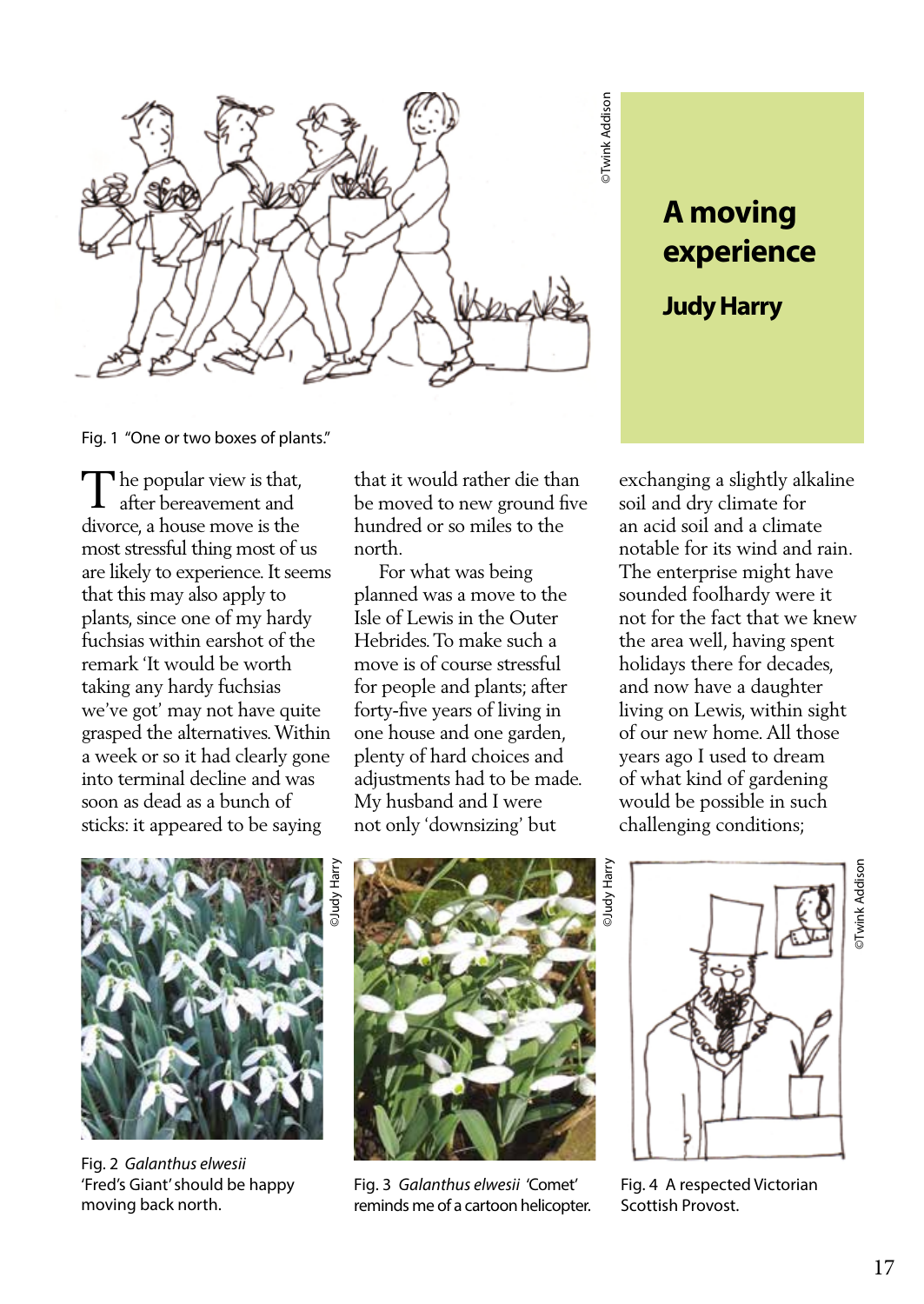I am now in the happy position of being able to ask advice from my daughter, who has shown just what can be done at latitude 58° within sight and sound of the sea: it can be summed up as providing shelter from the wind, feeding the acid soil whose fertility is often depleted by rain, and recognising that the growing season is short.

 But before reaching pastures new, there was a garden and several thousand plants to bid farewell. Of course, as a conscientious Hardy Planter I tried to do the responsible thing and spread some of the more unusual plants around among like-minded friends. But that still left a lot to choose from and like any plantaholic I suspected it would be necessary to inform the removal men that there might be "one or two" boxes of plants (fig. 1)...

 Before moving day dawned in May 2017 I had to watch the garden burgeon in what must have been one of the most glorious springs we had seen for some time. The quantity and quality of primulas led me to coin the collective noun an 'exuberance' of primulas, and I scurried round digging up many favourites including some of the random seedlings in an array of colours. Modern strains of primrose seem to exhibit an almost indecent tendency to procreate, so I am hoping that they will make merry even more enthusiastically in the soft western air (as I write they're not looking very merry at all, but time will tell).

 As well as primroses, spring bulbs do well on Lewis, and a selection of favourites was potted up in readiness. My daughter has found that snowdrops are slow to increase, but I was fairly confident that the early-flowering *Galanthus elwesii* 'Fred's Giant' might welcome a return to the north

(fig. 2). It is named after Fred Sutherland, head gardener at Cruickshank Botanic Gardens in Aberdeen, who in the 1950s apparently found the original clump growing under a hedge and transplanted it to the Gardens, where it has thrived ever since. It is a marvellous snowdrop some 30cm tall, with broad grey leaves and the flowers with a pronounced 'X' mark on the inner petals. *G. e.*  'Comet' flowers even earlier (fig. 3). Another big chap, it was so named because the outspread petals looked like a comet, though to my eye it looks much more like a cartoon helicopter when fully outspread, but it is reliable and a good coloniser. Let's hope that it too settles in.

To choose to take *Galantus plicatus* 'Augustus', named by Amy Doncaster after Edward Augustus Bowles, might have been foolhardy. *G. plicatus*



Fig. 5 Did the strong scent of *Phuopsis stylosa* keep narcissus fly away?



Fig. 6 *Narcissus* 'Artist' with its subtle water-colour orange wash.



Fig. 7 *Narcissus* 'White Lady': an old but tough variety.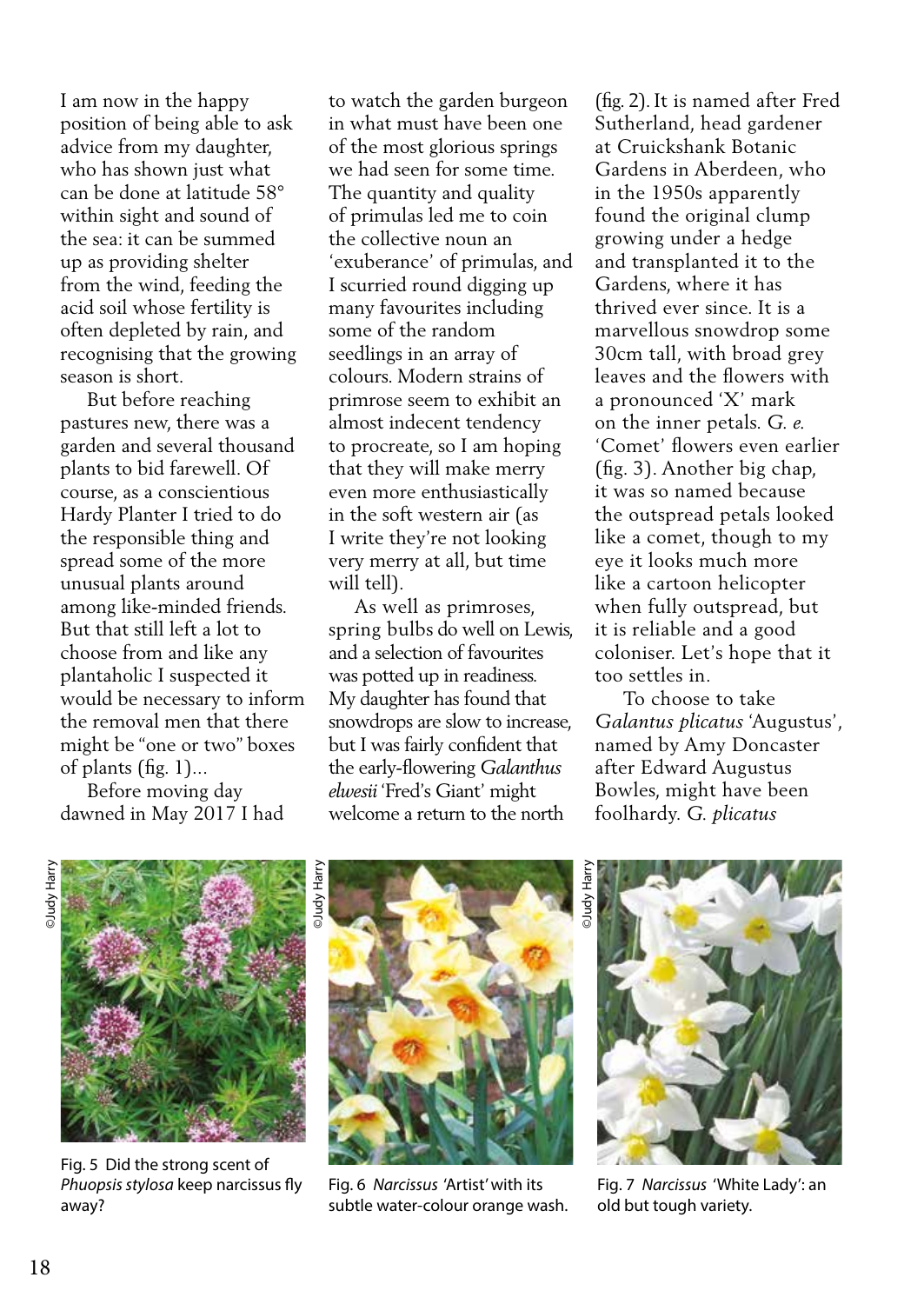is native to deciduous woodland in Russia, Romania and north-west Turkey and one thing that is almost entirely absent from the north of the Isle of Lewis is woodland. However, as I have a particular affection for the green, folded back leaves with their paler central stripe, and go weak at the knees at the seersucker puckered, fat round flowers, I decided to take the risk. Another snowdrop connected for me now with Amy Doncaster is *Galanthus* 'S. Arnott'. In his very interesting recently published book *My Life with Plants*, Roy Lancaster tells the story of how, on a visit to Mrs Doncaster, he unwisely referred to this snowdrop as 'Sam Arnott'. This enraged the knowledgeable lady who pointed out that Mr. Arnott was 'a respected Victorian Scottish Provost', for whom such familiarity and informality would have been unthinkable (fig. 4). Due respect should obviously be



Fig. 8 The main challenge is the wind.

shown to this variety and some propriety exhibited when attempting to catch a whiff of its sweet scent on still days.

 Daffodils definitely appreciate the conditions on the island, but I was not sure of the wisdom of lifting them in May. However, I did lift (and share with a friend) a nice clump of *Narcissus* 'Cedric Morris', named after the renowned East Anglian artist and gardener and best known for its early flowering season. In Lincolnshire I had it in flower as early as November, although December and January are the main flowering months and I suspect that being further north may affect its season. So you can imagine my delight at finding leaf and flower shoots cautiously emerging in early November in their new home. An unusual variety, it's said to be susceptible to narcissus fly though this hadn't been a problem with mine.



Fig. 9 Red clover in a strongly coloured roadside patch



Fig. 10 *Hebe* x *franciscana* and montbretia, two naturalised invaders



Fig. 11 A south-facing slope above our nearest port shows how happily *Gunnera tinctoria* will colonise.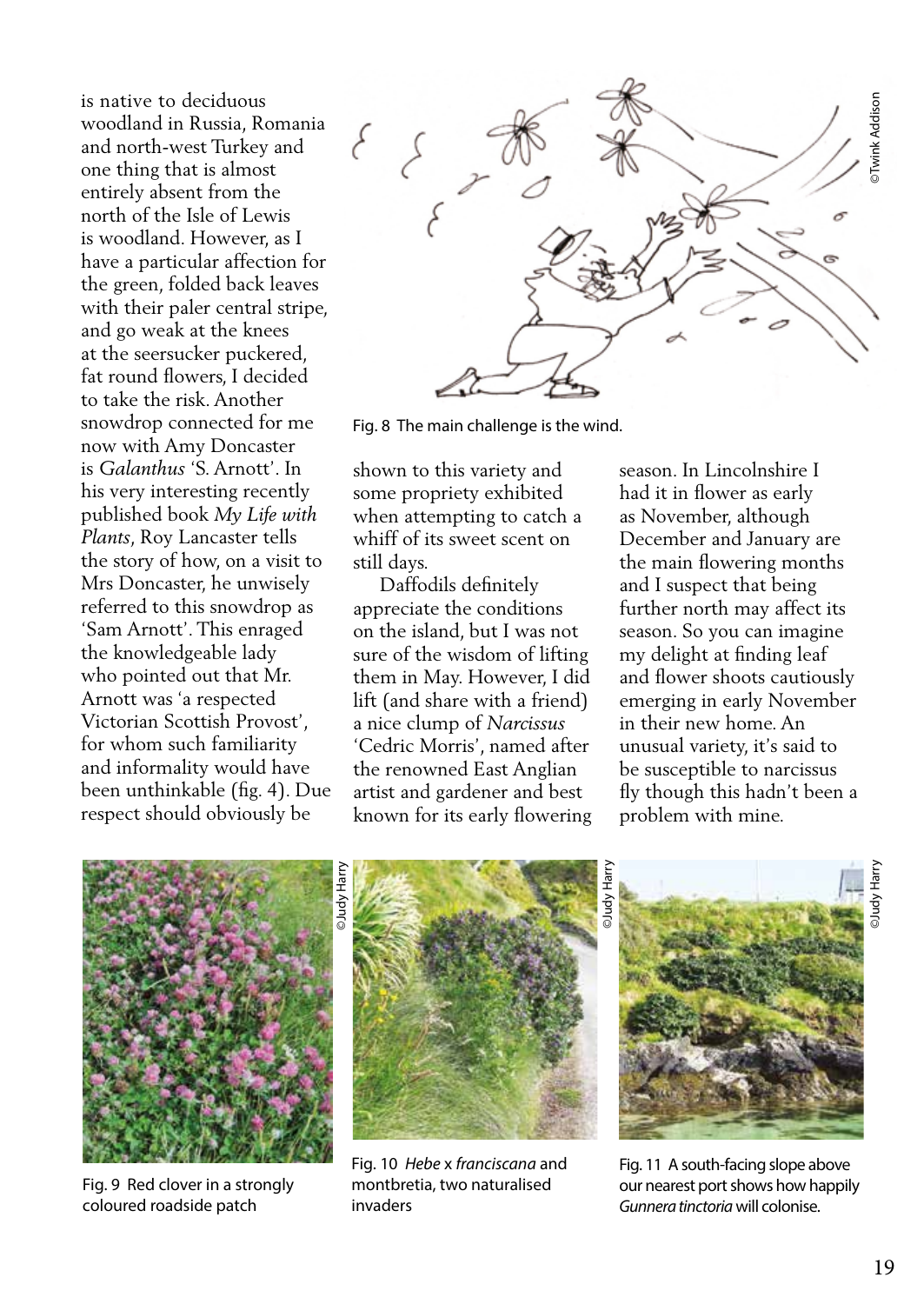Interestingly, I used to grow it near a clump of the pungently scented *Phuopsis stylosa* so this may have acted as a distracting deodorant (fig. 5).

 Other daffodils have sentimental associations: *N.* 'Artist' was a gift from a 'serious' grower and shower, and as she also painted, it was entirely appropriate that it should have come from her (fig. 6). The flowers have a luminous water-colour wash of orange, quite unique in my experience. The website (http://daffseek.org) says this small-cupped variety was bred by Arthur E. Lowe from South Island, New Zealand, and was registered before 1927, which I suspect makes it quite a rarity.

 Growing in the Lincolnshire garden when we arrived there forty-five years ago was a late-flowering small-cupped narcissus that so closely resembles *N.* 'White Lady' (this is not just my view) that it

seems reasonable to call it by that name (fig. 7). This would tie in with the date of the house, as this sweetly scented, delicate-looking variety was registered before 1897. Bred by Rev. George Herbert Engleheart, known as 'the daffodil maker', who bred more than 275 varieties, 'White Lady' is far from delicate, for it bulks up easily, producing masses of narrow, slightly twisted grey leaves as a preview to the lovely flowers. I had intended to encourage this tough character to settle in the far north, hoping that it would not notice the drop in the pH of the soil but sadly she was overlooked and literally missed the boat.

 It was a great comfort to find a couple of clumps of daffodils bravely flowering in the neglected ground round our new house, where they had also suffered the indignity of having building rubbish dumped all around. Then I spotted a wonderful

bed of a very late-flowering 'Pheasant's Eye' narcissus in a local garden, and learned that our daughter also has a double, scented, very lateflowering narcissus given to her as 'Orkney Lily'. Research continues, but lack of central colour puts some doubt on my first thought that it might be *N. poeticus* var. *recurvus plena*.

 A summary of the weather at the northern tip of Lewis has already been given, but it is worth repeating that the main challenge is the wind (fig. 8). There are few days when there isn't at least a breeze, and winds of hurricane force are not unknown during the winter. As a result, gardeners here make the most of the weeks when summer flower colour is concentrated in a glorious kaleidoscope. The clarity of the air means that flower colours seem to be particularly clean and bright, making a wonderful contrast with the predominantly grassy landscape and vast skyscapes.



Fig. 12 Fig. 13 Some visitors to our 'garden'.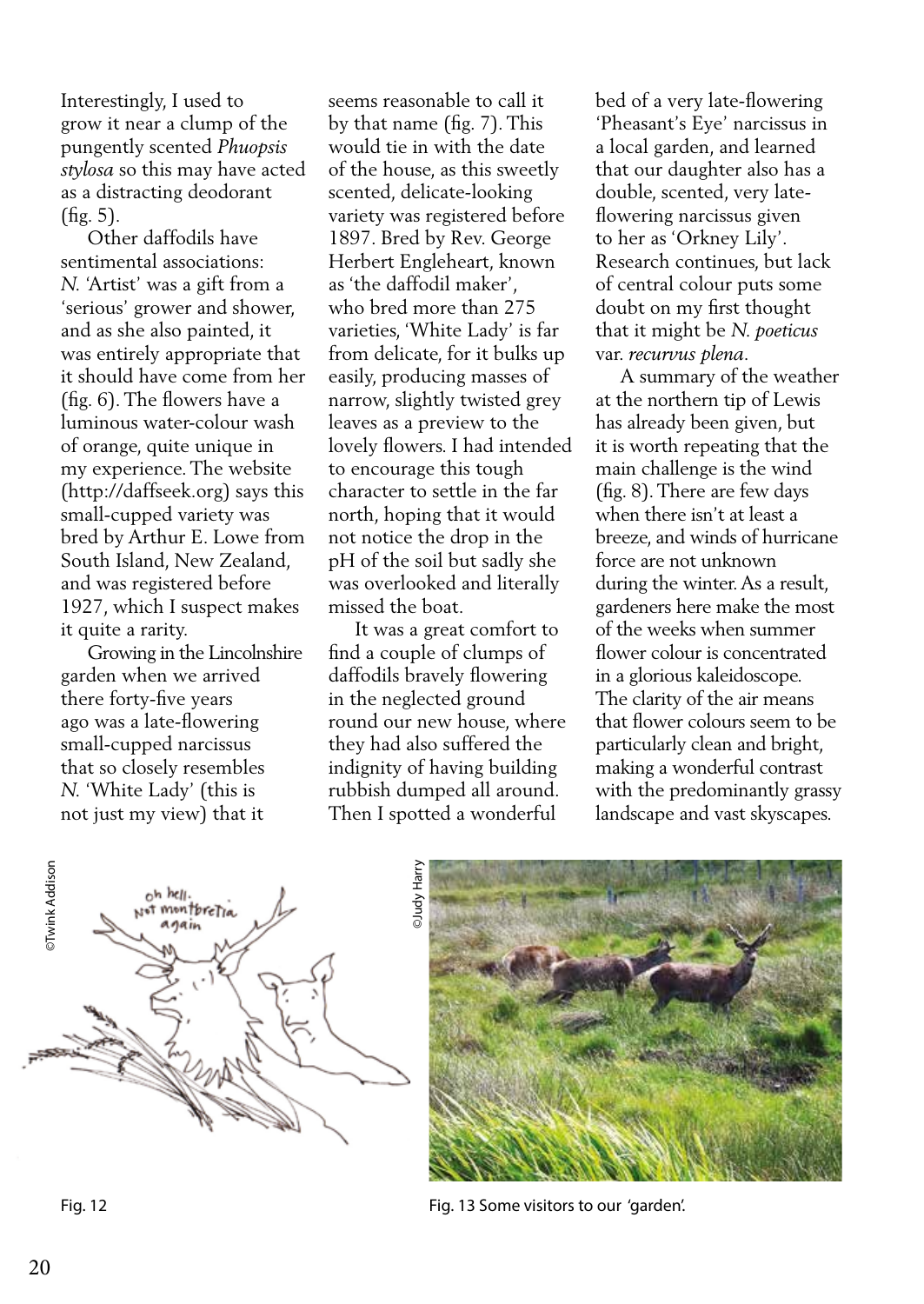Wild flowers, of course, give a snapshot of conditions in any area. Red clover, whose flowers scent the air in summer, features prominently in the special conditions of the machair, areas of sandblown wildflower turf of breathtaking beauty. Red clover also thrives on the roadsides where it flaunts flowers of the richest pinky red (fig. 9). Since our arrival, when gorse was in full bloom along with marsh marigold and lady's smock, we have been treated to the most wonderful unfolding of a succession of wild flowers in their very various preferred habitats. The peak was discovering that there were purple orchids on our land, one group having chosen to grow on an old ash tip. This may be the northern marsh orchid, but I have so much to learn about local orchids that I'll be kept busy for years.

 Before starting a garden in any area, as well as 'reading' the natural flora, the wise gardener will of course take a good look at what is going on in gardens already. Windbreaks are prominent, and it was soon clear that the best displays are to be found where shelter is available. Willow, whose deciduous stems brave winter storms, has been used to provide both shelter and material for the weaving of creels in past generations, and shelter belts of *Salix viminalis* are common still. *S. alba* var. *vitellina* 'Britzensis' also does well. To this one can add deciduous

*Rosa rugosa*, which forms spreading thickets of pink and white, and a double purpleflowered form which might be *R. r.* 'Roseraie de l'Hay' – intriguing to speculate as to how it might have made its way to this Hebridean outpost. Evergreens of the salt-wind-resistant type are represented primarily by blue-purple-flowered *Hebe* x *franciscana* (fig. 10), which naturalises everywhere and flowers into the winter months; *Escallonia rubra*  var. *macrantha* with its gummy scented foliage; and *Olearia macrodonta* which is occasionally seen growing to tree-like proportions, and having never rated *Olearia*  before I can now see that it has charms when dressed overall with its daisies, even if they are not as white as white.

 What soon becomes evident is that plants from the southern hemisphere find conditions here very much to their liking, and *Phormium*  grows to a huge size with



Fig. 14 "What's wrong with Lewis rhubarb?"

plentiful flowering stems. I won't be tempted to establish this in our new patch, for the prospect of having to curb its enthusiasm is more than I want to contemplate at my time of life. Another giant that is taking on almost legendary status is *Gunnera tinctoria*. In Harris, which shares the same island landmass as Lewis, there is now a campaign to eradicate this disproportionate intruder and it is making more frequent appearances here (fig. 11). For obvious reasons gardeners value this striking addition to their plant-lists and rejoice to see something growing so happily in these challenging conditions.



Fig. 15 The pot of *Sternbergia lutea* came with us.



Fig. 16 And with it came two hitchhikers, *Corydalis cheilanthifolia* and *Euphorbia myrsinites.*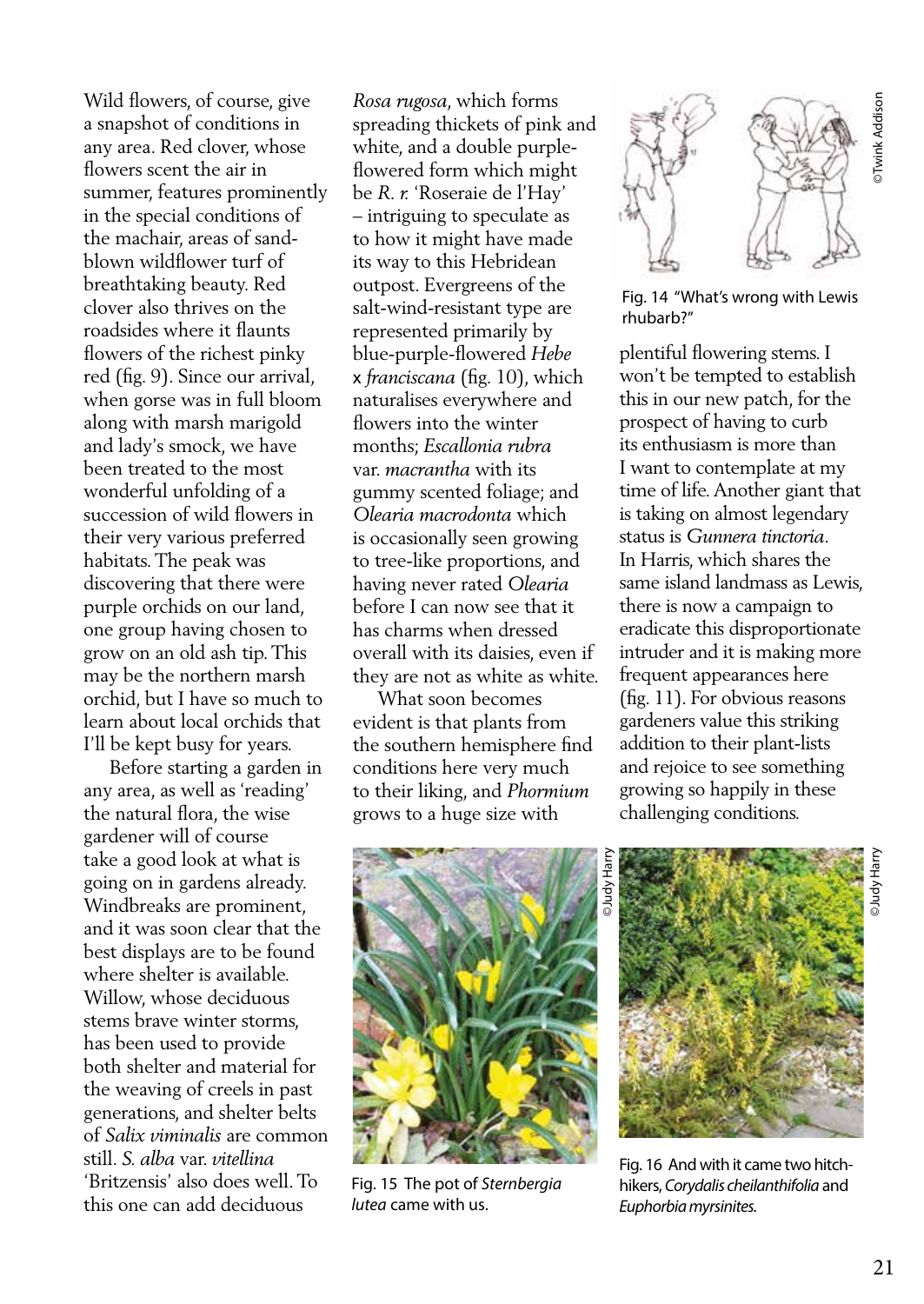





Fig. 18 I hope to use boggy conditions to establish plants like *Lythrum salicaria* 'Blush'.

226 ©Judy Harry ©Judy Harry OJudy Harry



Fig. 19 Lupins are popular as long as they have a little shelter, here in our daughter's garden.

However, the wind-borne up to 250,000 seeds per seedhead have no concept of garden boundaries, and grow anywhere with sufficient moisture, so many a drainage ditch now has a baby giant awaiting its time. Pampas grass has shown a similar disregard for borderlines and we've already had to dig up some strays.

 The longest established intruder is montbretia, *Crocosmia* x *crocosmiiflora*, which forms huge clumps of foliage. One evening here we were enchanted (not having actually started gardening yet) to find eleven four-footed intruders in our 'garden', but this small herd of red deer seemed to find montbretia leaves unattractive (figs 12 & 13). Having wrongly supposed that leaves were all the plant produced, I was in due course quite won over by their prolonged display of bright orange flowers, which are sometimes to be found cheek by jowl with a naturalised mauve Michaelmas daisy, a lovely combination.

 So, what do we intend to do with the ground surrounding our little house? Establishing a vegetable garden is a priority, and this is where our daughter's experience will be of great value. A large pot of a favourite rhubarb came with us, much to the indignation of one of our removal men who couldn't see what was wrong with Lewis rhubarb (fig. 14). Other plants in pots, plus some unintended hitchhikers, include *Schizostylis*,